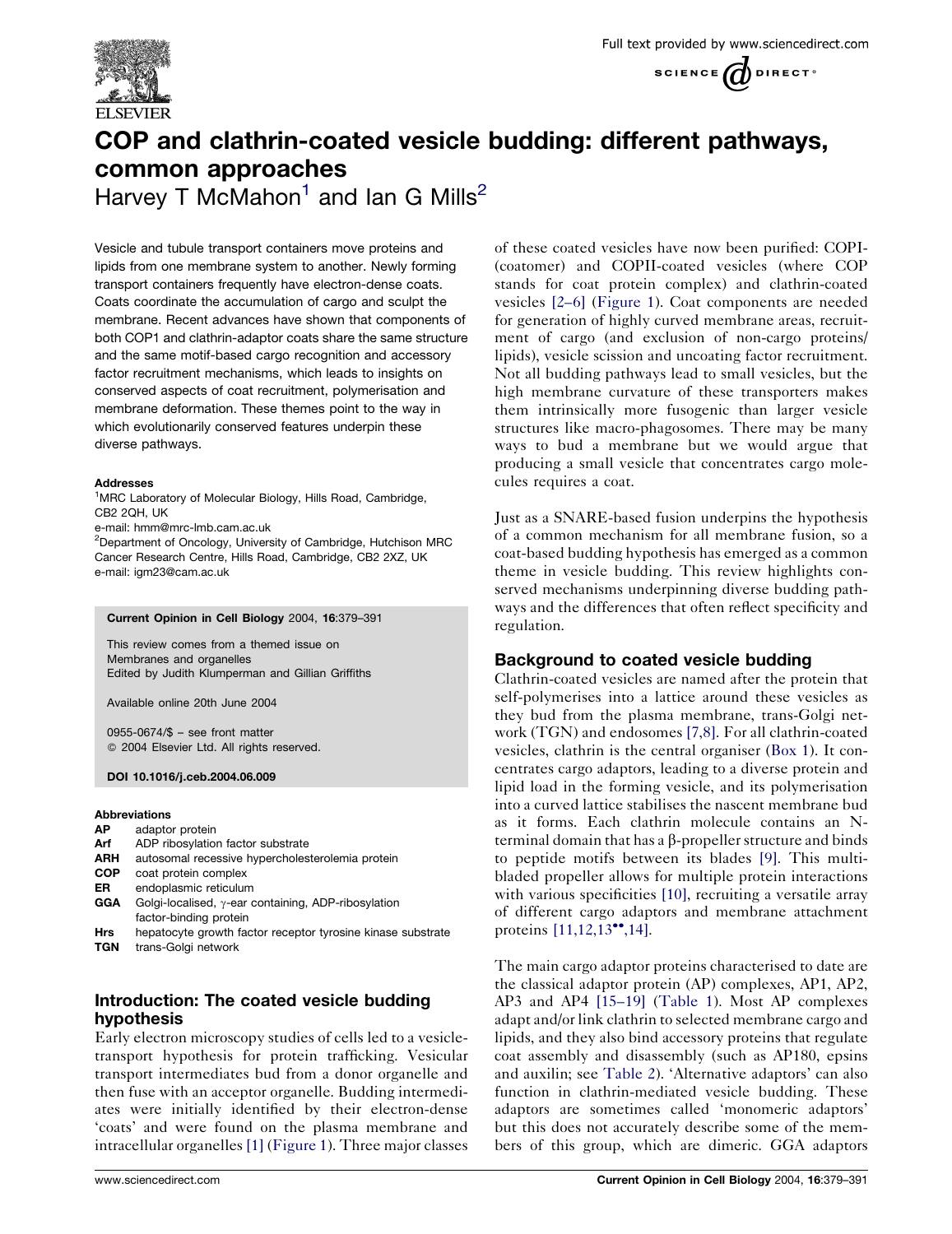<span id="page-1-0"></span>

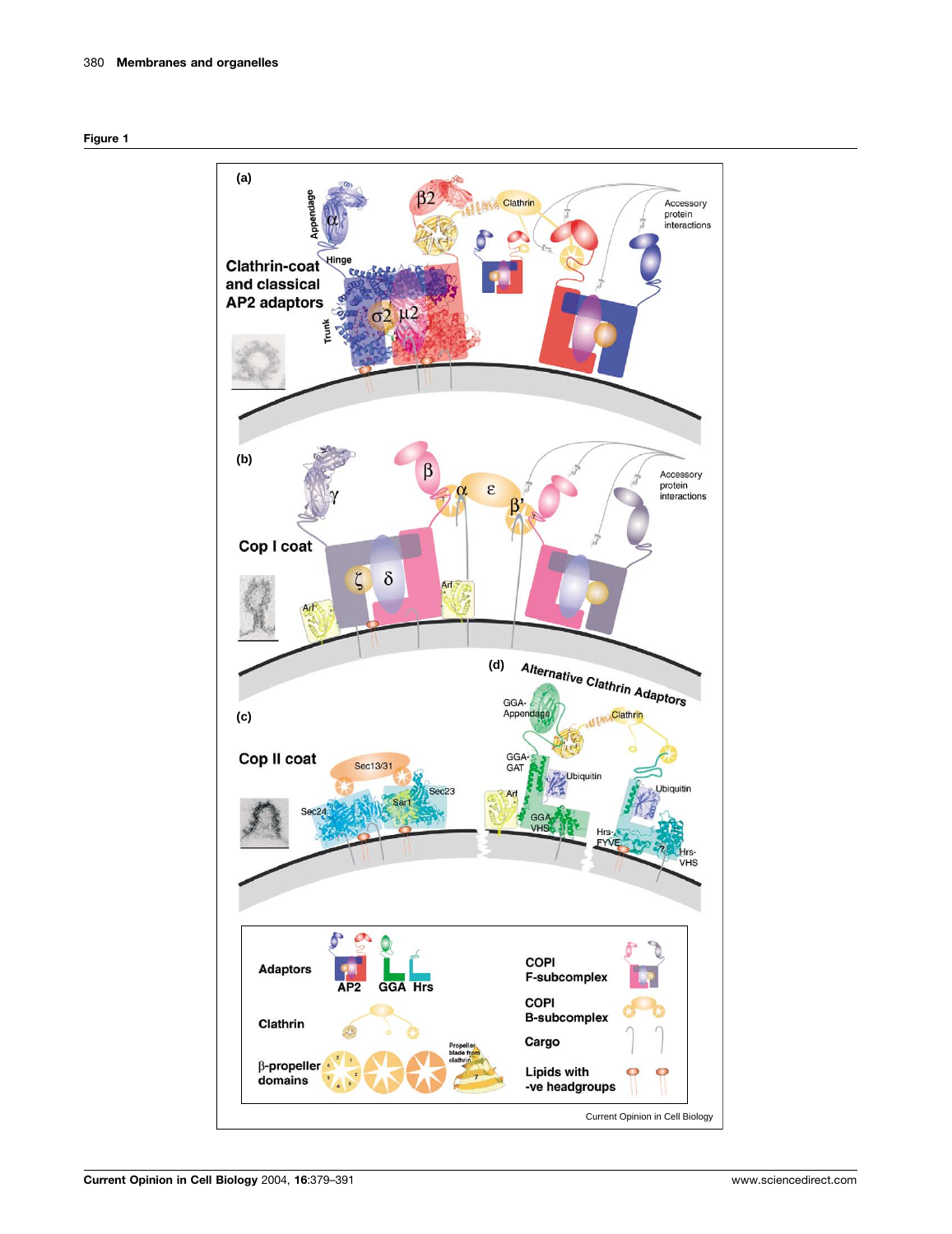### <span id="page-2-0"></span>Box 1 Definitions

#### Clathrin

Clathrin is a trimer with a central hub domain from which extends three legs ending in terminal (β-propeller/WD40) domains. This building block of a cage structure is known as a triskelion. During polymerisation the legs on neighbouring triskelia twist around each other and make a lattice. Recruitment proteins bind to these terminal domains and help to concentrate clathrin on membranes. Concentrated clathrin self-assembles [\[7\].](#page-11-0)

#### Cargo adaptors

Proteins that link cargo into the clathrin-coated pit

### Classical clathrin adaptors:

AP1, AP2, AP3 and AP4 complexes each have four subunits: two large, one medium and one small, which are believed to be stably associated in the cell. AP1 is involved in protein sorting from the TGN and endosomes; AP2 traffics from the plasma membrane; AP3 traffics to lysosomes and AP4 is found on vesicles in the vicinity of the TGN [\[19\].](#page-11-0)

#### Alternative clathrin adaptors

Monomeric and dimeric cargo/clathrin adaptors like GGAs and Hrs

#### Accessory proteins

Clathrin recruitment, membrane bending and scission molecules. This group can cover all proteins involved in clathrin-mediated endocytosis except clathrin. But the definition is more usefully applied when it neither covers clathrin nor cargo adaptors.

### COP coat subcomplexes

There are seven COPI subunits  $(\alpha, \beta, \beta', \delta, \gamma, \varepsilon$  and  $\zeta$ ) divided into two subcomplexes: the F subcomplex composed of  $\beta$ ,  $\delta$ ,  $\gamma$  and  $\zeta$ -COPs, of which the  $\beta$  and  $\gamma$  subunits display homology to AP complex appendage domains, and the B subcomplex, within which the  $\alpha$ and  $\beta$ ' subunits contain WD40 repeats akin to clathrin terminal domains [\[28\]](#page-11-0).

COPII coat proteins can also be considered as subcomplexes consisting of Sec13/31p and Sec23/Sec24p. Both Sec13/31p have WD40 repeats akin to clathrin whereas Sec23/24p functionally resemble the AP complexes in a cargo recruitment capacity.

#### Motif domains

Generally regions lacking tertiary structure in proteins containing short sequence motifs that serve as binding sites for ligand. This is a generic term that can be applied to all proteins with similar domains across the proteome and stands in contrast to 'structured domains'. It is likely that many of these domains have a limited structure.

 $(Golgi-localized, \gamma-ear containing, ADP-ribosylation$ factor-binding proteins) are associated with TGN clathrin coats and bind cargo, membranes, clathrin and accessory factors [\(Figure 1](#page-1-0) and [Table 1\)](#page-3-0) [\[20,21\]](#page-11-0). GGAs and Hrs (hepatocyte growth factor receptor tyrosine kinase substrate) have similar but not identical domain compositions ([Figure 1\)](#page-1-0). By analogy with cargo binding to the GGA VHS domain, Hrs may also bind cargo, but this protein is targeted via its FYVE domain to endosomes. Arrestins, epsins, disabled-2 and ARH (autosomal recessive hypercholesterolemia protein) can also be classified as alternative adaptors as they also link cargo and mem-branes to the clathrin lattice ([Table 2\)](#page-6-0)  $[11,13^{\bullet\bullet},14,22]$  $[11,13^{\bullet\bullet},14,22]$ . These may work in some cases alongside or independently of classical adaptors to recruit their cargo into budding vesicles [\[23](#page-11-0)<sup>°</sup>[\]](#page-11-0). Since multiple adaptors are found in individual coated pits, it is not necessary for all adaptors to have a direct clathrin interaction.

COP coats come in two very different flavours, belying the homologous nomenclature ([Figure 1](#page-1-0) and [Table 1\)](#page-3-0). COPI coat components have sequence homology to clathrin AP complex proteins [\[24–28\].](#page-11-0) Just as clathrin and adaptors come together to form clathrin-coated vesicles, so the two subcomplexes of COPI coats come together to recruit cargo into buds [\[28\].](#page-11-0) COPI coat components traffic primarily from the Golgi to the endoplasmic reticulum (ER) and between Golgi cisternae.

COPII-coated vesicles traffic from the ER to the Golgi. There are again two subcomplexes [\(Figure 1](#page-1-0) and [Table 1](#page-3-0)) that come together to recruit cargo into buds. In the clathrin-like subcomplex of COPI coats (the B-subcomplex) and in the Sec13/31p subcomplex of COPII coats there are  $\beta$ -propeller domains (made from WD40 repeats) [\[29\]](#page-11-0) that form a protein interaction face just like the  $\beta$ propeller clathrin terminal domains. COP coats are therefore also multisubunit protein complexes, whose components select cargo, drive membrane curvature and vesicle budding [\(Table 1\)](#page-3-0). We will now look at some commonalities in these diverse vesicle budding pathways.

## Conservation of coat recruitment and membrane curving mechanisms

A long-recognised commonality between COPI, COPII and many clathrin budding pathways is that small

(Figure 1 Legend) Structural and functional homology between COP1 coats and clathrin-adaptor coats. (a) The 'classical' AP2 clathrin adaptor with its four subunits forms a complex that links cargo recruitment to clathrin. Clathrin is a trimer and each terminal domain is represented as being bound to a  $\beta$ 2 adaptin appendage and hinge domain. The other heterotetrameric AP complexes, AP1, AP3 and AP4, have the same overall structure. (b) The COPI F-subcomplex probably has a similar topology to the AP complex and the B-subcomplex is likely to be the functional equivalent of clathrin. (c) Likewise, COPII has two subcomplexes, Sec23/24 and Sec13/31. (d) Alternative clathrin adaptors GGAs and Hrs are like the large subunits of AP complexes in that they bind to cargo, clathrin and membranes. Hrs is specifically recruited to endosomes via its FYVE domain, while GGAs are membrane recruited via Arf binding just like the COPI F-subcomplex and AP1, AP3 and AP4 clathrin adaptor complexes. GGA has been shown to bind cargo via its VHS domains and both GGA and Hrs also have ubiquitin binding regions. Also, both bind to clathrin, but only GGAs have the appendage domain necessary for accessory protein recruitment. PDB codes: AP2 core complex 1GW5; Clathrin terminal domain 1BP0; β2-appendage 1E42; α-appendage 1B9K; COP1 γ-appendage 1R4X; sec23/24 1M2V; Hrs VHS-FYVE 1VDP; VPS27 UIM-ubiquitin 1Q0W; GGA1 appendage 1NA8; GGA3 VHS 1JPL; GGA GAT-Arf 1J2J. We acknowledge the kind permission of Pietro DeCamilli, Randy Schekman and Lelio Orci to use the following electron micrographs of budding vesicles from liposomes: clathrin-coated vesicle [\[58\]](#page-12-0) (reproduced with permission from Elsevier); COPI vesicle [\[59\]](#page-12-0) (copyright 1998 National Academy of Sciences, USA); COPII vesicle [\[60\]](#page-12-0) (reproduced with permission from Elsevier). Scale bar for EM images of vesicle budding is 100 nm.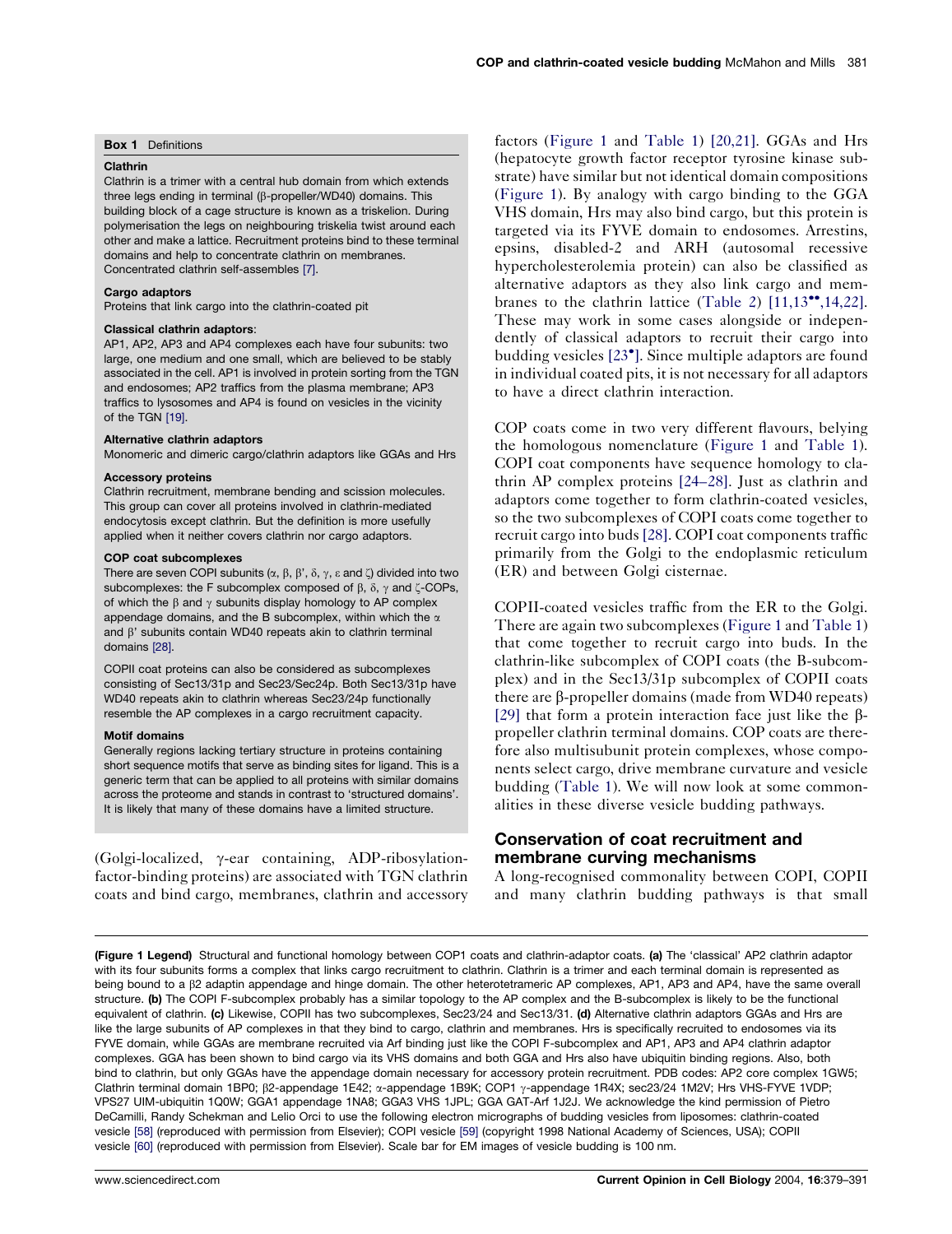## <span id="page-3-0"></span>Table 1

Coat subunit functions and domains Colour coding: blue text, AP1/GGA-associated proteins; red text, AP2-associated proteins;<br>numbe text, CODI associated proteins; green text, CODI associated proteins. purple text, COPI-associated proteins; green text, COPII-associated proteins.

| Adaptor/coat                   | <b>Salient features</b>                                                                                                                                             | <b>Peptide motifs</b>                                                                 | <b>Functions</b>                                                                                                                                                                                                                                                                                                                          |
|--------------------------------|---------------------------------------------------------------------------------------------------------------------------------------------------------------------|---------------------------------------------------------------------------------------|-------------------------------------------------------------------------------------------------------------------------------------------------------------------------------------------------------------------------------------------------------------------------------------------------------------------------------------------|
| <b>Clathrin</b><br>Heavy chain | Subunits polymerise into a triskelion;<br>atomic structures of several<br>fragments reveal $\alpha$ -zigzag<br>repeats and a<br>$\beta$ -propeller terminal domain. | Binds LLDLD type 1 clathrin motif<br>and PWxxW type 2 clathrin motif.                 | Endocytosis, sorting from TGN to<br>endosomes, sorting from early<br>to late endosomes<br>Recognition of peptide motifs through<br>the $\beta$ -propeller formed by WD40<br>repeats (terminal domain). Binding<br>partners include auxilin, amphiphysin,<br>epsin and AP180. The triskelial arms<br>define skeleton of the clathrin coat. |
| Light chain: LCa/b             | Interacts with Hsc70, calmodulin<br>and the central helical/coiled coil<br>domain of HIP1/HIP12.                                                                    |                                                                                       | Regulates clathrin self-assembly<br>into polyhedral lattices.                                                                                                                                                                                                                                                                             |
| <b>AP1</b> adaptors            |                                                                                                                                                                     |                                                                                       | <b>TGN-endosome sorting</b>                                                                                                                                                                                                                                                                                                               |
| γ                              | Large AP complex subunit with<br>truncated appendage domain.                                                                                                        | Binds DFGxØ and DFxDF motifs.                                                         | Membrane binding via Arf1.<br>Recruitment of accessory factors<br>to AP1 complexes e.g. EpsinR.                                                                                                                                                                                                                                           |
| $\beta$ 1                      |                                                                                                                                                                     | Clathrin box motif in hinge: LLNLD.<br>Binds dileucine cargo motifs:<br>[DE]xxxL[LI]. | Membrane binding via Arf1.<br>Binds to clathrin via hinge domain.<br>Binds accessory proteins via<br>appendage domain.<br>Cargo recognition.                                                                                                                                                                                              |
| $\mu$ 1 (A/B)                  |                                                                                                                                                                     | Binds YxxØ cargo motifs.                                                              | Cargo recognition.<br>Membrane interaction.                                                                                                                                                                                                                                                                                               |
| σ1                             | $\sigma$ 1 sequence is weakly related<br>to the N-terminal portion of $\mu$ .                                                                                       | Binds [D/E]xxx[L/I] cargo motifs<br>in complex with the $\mu$ subunit                 | Stabilises the AP core complex<br>by mediating interactions between<br>subunits.                                                                                                                                                                                                                                                          |
| AP2 adaptors<br>$\alpha$ A/C   | Atomic structure of the appendage<br>and trunk domain are known.                                                                                                    | Binds DxF, FxDxF and WVxF motifs                                                      | Plasma membrane endocytosis<br>Membrane binding.<br>Recruitment of accessory<br>proteins e.g. Epsin1                                                                                                                                                                                                                                      |
| $\beta$ 2                      | Atomic structure of the appendage<br>and trunk domain are known.                                                                                                    | Clathrin box motif in hinge: LLNLD.<br>Binds cargo motif: [DE]xxxL[LI].               | Binds to cargo dilucine motifs.<br>Binds clathrin via hinge domain.<br>Binds accessory proteins via<br>appendage domain.                                                                                                                                                                                                                  |
| $\mu$ 2                        | Atomic structure of $\mu$ 2 and of<br>interactions with YxxØ sorting<br>motifs is known.                                                                            | Binds YxxØ in cargo and<br>WVxF in stonin 2.                                          | Membrane interaction.<br>Cargo recognition.<br>Also interacts with accessory proteins<br>such as stonin 2.                                                                                                                                                                                                                                |
| $\sigma$ 2                     | $\sigma$ 2 sequence is weakly related<br>to N-terminal portion of $\mu$ .                                                                                           |                                                                                       | Stabilises the AP core complex<br>by mediating interactions between<br>subunits.                                                                                                                                                                                                                                                          |
| AP3 adaptors                   |                                                                                                                                                                     |                                                                                       | <b>Melanosome biogenesis</b>                                                                                                                                                                                                                                                                                                              |
| δ                              | Appendage domain and trunk<br>domains conserved.                                                                                                                    |                                                                                       | Like binds to accessory proteins via<br>the appendage domain, but these<br>have not been identified as yet.                                                                                                                                                                                                                               |
| $\beta$ 3 (A/B)                | Appendage domain and trunk<br>domains conserved.                                                                                                                    | Clathrin box motif in hinge: LLDLD.<br>Binds cargo motif: [DE]xxxL[LI].               | Binds clathrin.<br>Appendage domain with conserved<br>ligand binding pocket likely to bind<br>to accessory proteins.<br>Cargo recognition.                                                                                                                                                                                                |
| $\mu$ 3 (A/B)                  |                                                                                                                                                                     | Binds cargo motif YxxØ.                                                               | Cargo recognition.                                                                                                                                                                                                                                                                                                                        |
| $\sigma$ 3 (A/B)               |                                                                                                                                                                     | Binds [D/E]xxx[L/I] cargo motifs<br>in complex with the $\mu$ subunit                 | Stabilises the AP3 complex.                                                                                                                                                                                                                                                                                                               |
| AP4 adaptors                   |                                                                                                                                                                     |                                                                                       | <b>Basolateral sorting/</b><br><b>TGN-endosome sorting</b>                                                                                                                                                                                                                                                                                |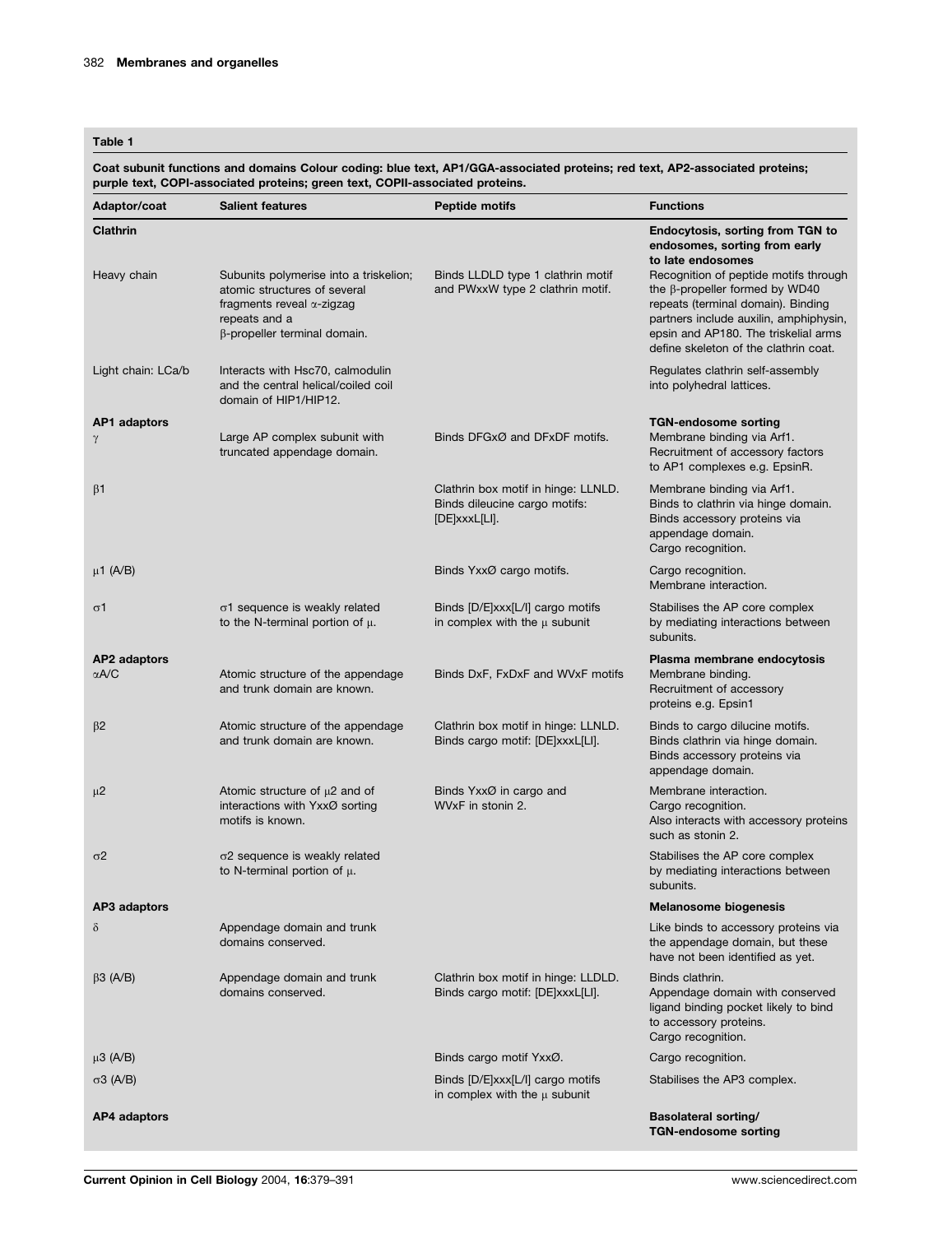| <b>Table 1 Continued</b>                                                      |                                                                                                                               |                                                                                                                                                                                           |                                                                                                                                                                                                                                                                                                                                                      |
|-------------------------------------------------------------------------------|-------------------------------------------------------------------------------------------------------------------------------|-------------------------------------------------------------------------------------------------------------------------------------------------------------------------------------------|------------------------------------------------------------------------------------------------------------------------------------------------------------------------------------------------------------------------------------------------------------------------------------------------------------------------------------------------------|
| Adaptor/coat                                                                  | <b>Salient features</b>                                                                                                       | Peptide motifs                                                                                                                                                                            | <b>Functions</b>                                                                                                                                                                                                                                                                                                                                     |
| 3                                                                             |                                                                                                                               |                                                                                                                                                                                           | Membrane binding via Arf1.<br>Conserved appendage domain so<br>likely to recruit accessory proteins.                                                                                                                                                                                                                                                 |
| $\beta$ 4                                                                     |                                                                                                                               | No obvious clathrin box                                                                                                                                                                   | Binds the neuronal protein tyrosine<br>phosphatases PTP-SL and PTPBR7.<br>Has conserved appendage domain.                                                                                                                                                                                                                                            |
| $\mu$ 4                                                                       |                                                                                                                               | Binds YxxØ weakly and also<br>interacts with other non-classical<br>cargo motifs like DLYYDPM                                                                                             | Cargo recognition.                                                                                                                                                                                                                                                                                                                                   |
| σ4                                                                            |                                                                                                                               |                                                                                                                                                                                           | Stabilises the AP4 complex.                                                                                                                                                                                                                                                                                                                          |
| <b>GGAs</b><br>GGA-1                                                          | Multidomain alternative adaptors<br>with VHS, GAT, hinge and<br>appendage domains.                                            | Clathrin box motif in hinge: LLDDE.<br>Appendage domain binds<br>DFGxØ motifs.<br>VHS domain binds DxxLL motifs.<br>WNSF sequence in the hinge is<br>bound by the AP1 $\gamma$ appendage. | TGN-endosome/lysosome sorting<br>Clathrin binding. Recruitment of<br>accessory factors such as rabaptin-5<br>and p56 by appendage domain.<br>Cargo recognition (e.g. Ci-M6PR)<br>via VHS domain.<br>Membrane recruitment via Arf<br>binding to GAT domain.<br>Ubiquitin binding via GAT domain<br>and thus potentially binds<br>ubiquitinated cargo. |
| GGA-2                                                                         |                                                                                                                               | Clathrin box motifs in hinge:<br>LIDLE and LLDLL. Other<br>interactions are same as for GGA-1.                                                                                            | Same as for GGA-1                                                                                                                                                                                                                                                                                                                                    |
| GGA-3                                                                         |                                                                                                                               | Unidentified clathrin-binding<br>motif and other interactions<br>are same as for GGA-1.                                                                                                   | Same as for GGA-1                                                                                                                                                                                                                                                                                                                                    |
| <b>COPI</b><br><b>F-subcomplex:</b> βδγζ<br>B-subcomplex: $\alpha\beta\delta$ |                                                                                                                               |                                                                                                                                                                                           | Retrograde transport from the Golgi<br>to the ER, maintenance of Golgi<br>integrity                                                                                                                                                                                                                                                                  |
| Arf1                                                                          | Small GTPase; Ras family.                                                                                                     |                                                                                                                                                                                           | Recruitment of COPI coatomer<br>to membranes in a GTP<br>dependent manner.                                                                                                                                                                                                                                                                           |
| $\alpha$ COP / Ret1p                                                          | WD40 repeats ( $\beta$ -propeller domain).                                                                                    | Binds KKxx, KxKxx motifs.                                                                                                                                                                 | Recruitment of cargo and<br>accessory factors (eg DsI1p).                                                                                                                                                                                                                                                                                            |
| $\beta$ COP                                                                   | Binds Arf1, and has weak                                                                                                      |                                                                                                                                                                                           | Binds to diacidic cargo motifs.                                                                                                                                                                                                                                                                                                                      |
|                                                                               | sequence identity to β-adaptin.<br>Has appendage domain<br>like large AP subunits.                                            |                                                                                                                                                                                           | Recruitment of cargo and accessory<br>factors via appendage domain but<br>these have not been identified.                                                                                                                                                                                                                                            |
| $\beta$ <sup>'</sup> COP / Sec26p                                             | WD40 repeats ( $\beta$ -propeller).                                                                                           | Binds KxKxx motif.                                                                                                                                                                        | Recruitment of cargo.                                                                                                                                                                                                                                                                                                                                |
| $\gamma$ COP / Sec21p                                                         | Binds members of the p24 family.<br>Has appendage domain like<br>large AP subunits.                                           |                                                                                                                                                                                           | Recruitment of cargo.<br>Recruitment of cargo and accessory<br>factors (ArfGAP) via appendage<br>domain.                                                                                                                                                                                                                                             |
| $\delta$ COP / Ret2p                                                          | Weak sequence identity<br>to µ-adaptin.                                                                                       | Binds WxxxW motif in the<br>acidic domain of Dsl1p.                                                                                                                                       | Binds accessory protein via<br>acidic tryptophan motif.                                                                                                                                                                                                                                                                                              |
| $\epsilon$ COP / Sec28p                                                       |                                                                                                                               |                                                                                                                                                                                           | May stabilise the complex (point<br>mutations are often lethal<br>in yeast).                                                                                                                                                                                                                                                                         |
| ζCOP / Ret3p                                                                  | Weak sequence identity<br>to $\sigma$ -adaptin.                                                                               |                                                                                                                                                                                           | Stabilises the interaction between<br>$\beta$ -COP and $\gamma$ -COP.                                                                                                                                                                                                                                                                                |
| ARFGAPs Glo3p<br><b>ARFGEFs</b><br>Gea1p/Gea2p                                | GTPase activating protein for ARF.<br>Binds $\beta'$ WD40 domain<br>and $\gamma$ -COP appendage domain.<br><b>GEF for ARF</b> |                                                                                                                                                                                           | Activates Arf GTP hydrolysis to<br>promote coat disassembly.                                                                                                                                                                                                                                                                                         |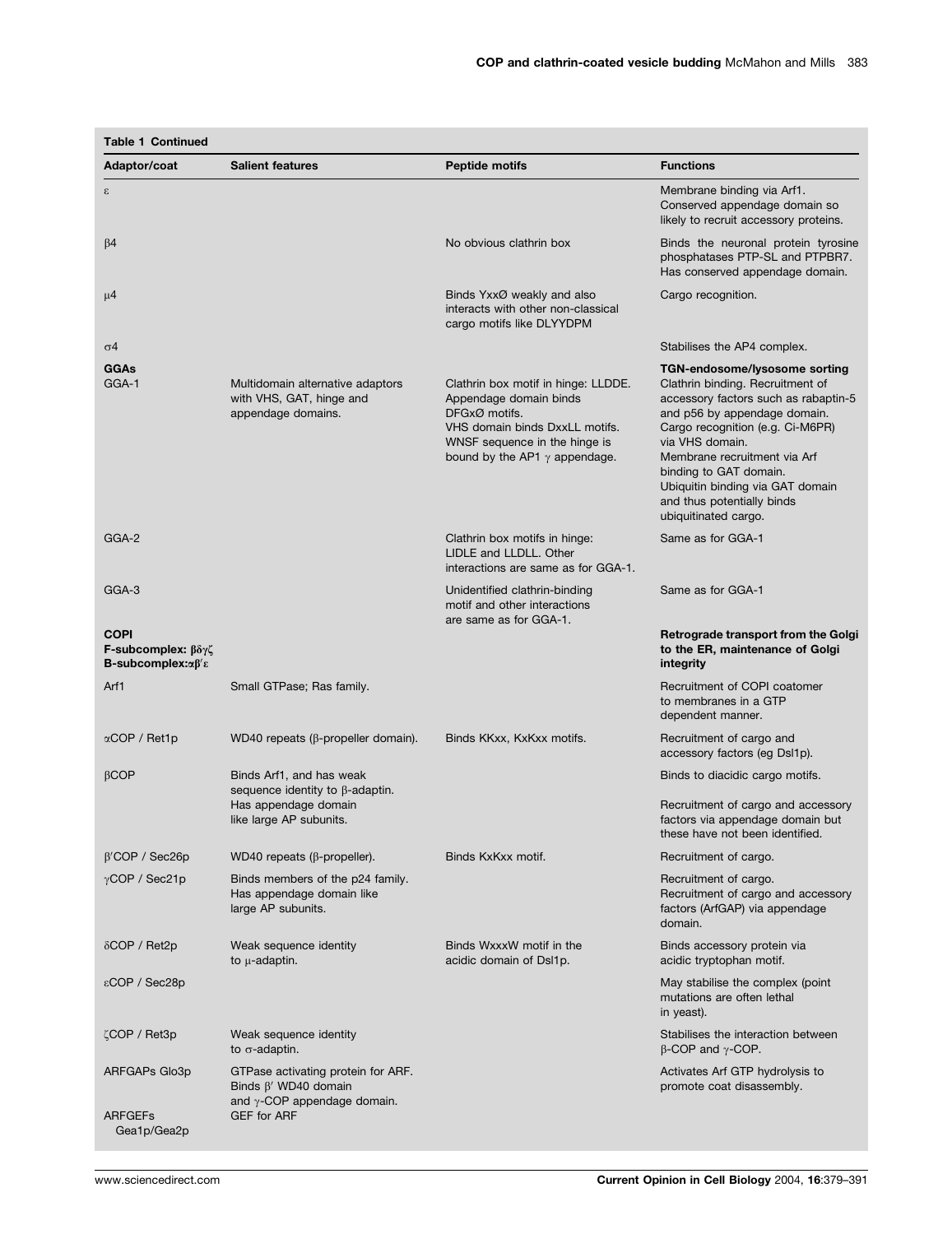<span id="page-5-0"></span>

| Adaptor/coat           | <b>Salient features</b>                                                | <b>Peptide motifs</b>                             | <b>Functions</b>                                                                                      |
|------------------------|------------------------------------------------------------------------|---------------------------------------------------|-------------------------------------------------------------------------------------------------------|
| <b>COPII</b><br>hSar1p | Small GTPase of the Ras family.                                        |                                                   | Protein export from the ER<br>Recruits coat components to<br>membranes in a GTP-dependent<br>manner.  |
| hSec13p/hSec31p        | Both subunits have WD40<br>repeats ( $\beta$ -propeller domains).      | Not identified as yet.                            | Induces coat polymerisation.                                                                          |
| hSec23p/hsec24p        | Sec23 is a Sar1 GTPase<br>activating protein and Sec24<br>binds cargo. | Sec24 binds DxE, YNNSNPF<br>and Lxx[L/M]E motifs. | Has GAP activity for Sar1.<br>Cargo recognition and membrane<br>curvature selection.                  |
| hSec12p                | Has a GEF domain.                                                      |                                                   | ER localized GEF and thus leads to the<br>recruitment of Sar1 and COPII coat<br>components to the ER. |
| hSec16p                | Forms a ternary complex<br>with Sec23/24p in vitro.                    |                                                   | Stabilises Sec23/24 complex and<br>stimulates vesicle budding.                                        |

G-proteins are required for membrane recruitment [\[18,20,30,31\].](#page-11-0) COPI components and clathrin adaptors (AP1, AP3, AP4 and GGAs) are recruited by Arfs (ADP ribosylation factor substrates), whereas COPII depends on the Arf-related protein Sar1. An amphipathic helix is extended from the N terminus of these G-proteins in the GTP-bound forms [\[32\].](#page-11-0) It is likely that this amphipathic helix lies on the surface of the membrane between the lipid head groups and, when concentrated at the bud site, either drives or facilitates membrane curvature like epsin  $[13\bullet]$  $[13\bullet]$  $[13\bullet]$ . The exception to Arf recruitment is clathrin-AP2 budding from the plasma membrane, where  $PtdIns(4,5)P_2$  binds directly to AP2 and other accessory proteins and epsins help to generate membrane curvature. This difference may be due to different topological constraints applying to the generation of curvature from a relatively flat membrane as opposed to a positively curved membrane, and also to the rigidity of this bilayer.

# Coat polymerisation leads to cargo concentration

COPI and COPII coats all have the equivalent of a clathrin and an adaptor subcomplex [\(Figure 1\)](#page-1-0). These subcomplexes can be purified and in each case one subcomplex binds to membranes and the other associates with the first to promote polymerisation of the coat. The outer sheath, or clathrin-equivalent, can in all cases bind either directly or indirectly (via adaptors) to cargo using conserved  $\beta$ -propeller domains [\[33,34\]](#page-12-0) [\(Table 1](#page-3-0)). The self-polymerisation of clathrin has been studied in great detail using cryo-electron microscopy [\[7\]](#page-11-0) and it is this oligomerisation that leads to the presentation of a concentrated field of adaptor/cargo binding domains (the bpropeller domains). Self-oligomerisation of clathrin is also promoted by  $\beta$ -propeller binding proteins  $[13^{\bullet\bullet}, 14, 35^{\bullet}]$  $[13^{\bullet\bullet}, 14, 35^{\bullet}]$ . Thus coat assembly and cargo recruitment are dependent on each other.

## Coat polymerisation leads to membrane curvature

Coat assembly may also lead to membrane budding. Clathrin, in the absence of membranes and other proteins, self-assembles into a coat with a similar curvature to coated vesicles. The COPII membrane-associated sec23/24 complex has an intrinsic curvature like that found in COPII vesicles and thus by polymerisation this curvature will be favoured [\[36](#page-12-0)<sup>°</sup>[\].](#page-12-0) The distinction between the structural curvature of a clathrin lattice or Sec23/24p and the forces required to impose curvature on a membrane are well illustrated by the recent study of BAR domain proteins. The crystal structures of the S. cerevisiae Sec23/24-Sar1 complex and the BAR domain of *Drosophila* amphihysin are both concave or 'banana-like' in appearance with positively charged amino acids providing an electrostatic interface with the membrane. A protein will curve membranes if the difference in the energy of binding to curved versus flat membranes is greater than the energy required for membrane deformation. The BAR domain of Drosophila amphiphysin induces membrane deformation, and mammalian amphiphysin 2 binds clathrin promoting polymerisation in vitro. Give the association of Sec23/24–Sar1 complex with a clathrin-like COPII subcomplex (Sec13/ 31p-containing WD40 terminal-like domains) perhaps it would be timely to investigate whether Sec23/24–Sar1 is both a sensor and inducer of membrane curvature.

Just because the coat preferentially adopts a given curvature this does not mean that coat polymerisation provides enough energy for curving membranes and that additional factors will not also promote this curvature. We have already proposed that small G-proteins will aid membrane bending, and for clathrin-AP2 vesicles, epsin, amphiphysin and endophilin may also help to drive the membrane curvature in conjunction with clathrin poly-merisation ([Table 2\)](#page-6-0)  $[13^{\bullet\bullet}, 35^{\bullet}, 37]$  $[13^{\bullet\bullet}, 35^{\bullet}, 37]$ . Thus coat assembly may facilitate membrane curvature in two ways: first,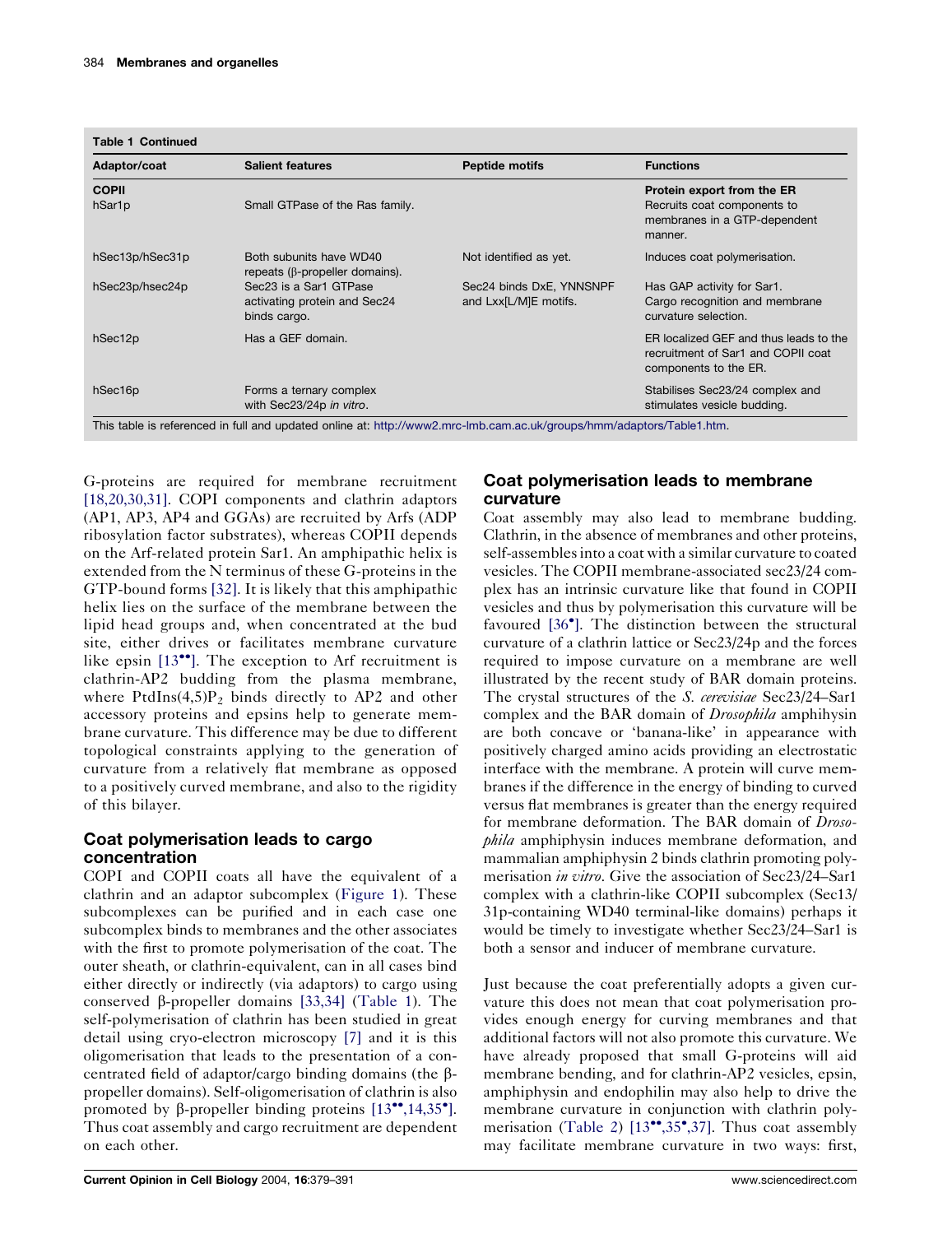## <span id="page-6-0"></span>Table 2

Accessory proteins involved in clathrin and COP coat formation. Colour coding: blue text, AP1/GGA-associated proteins; red text, AP2-associated proteins; purple text, COPI-associated proteins; green text, COPII-associated proteins.

| <b>Accessory factor</b> | <b>Salient features</b>                                                                                                                                                                                                                                                                 | <b>Peptide motifs</b>                                                                                                                                                                                                                                                                     | <b>Functions</b>                                                                                                                           |
|-------------------------|-----------------------------------------------------------------------------------------------------------------------------------------------------------------------------------------------------------------------------------------------------------------------------------------|-------------------------------------------------------------------------------------------------------------------------------------------------------------------------------------------------------------------------------------------------------------------------------------------|--------------------------------------------------------------------------------------------------------------------------------------------|
| Amphiphysin             | All forms have an N-terminal<br>BAR domain (a dimerisation, lipid-<br>binding and curvature-sensing module).<br>All mammalian forms have a<br>C-terminal SH3 domain that<br>binds dynamin.<br>The non-muscle splice forms<br>have an insert that binds clathrin<br>and the AP2 complex. | $AP2 \alpha$ -adaptin appendage<br>binding motifs: FxDxF and DxF.<br>Clathrin $\beta$ -propeller binding<br>motifs: LLDLD and PWxxW.<br>SH3 domain binds to PSRPNR<br>motif in dynamin.                                                                                                   | Induces/senses membrane curvature.<br>Recruits dynamin to membranes.<br>Promotes clathrin polymerisation<br>on membranes.                  |
| AP180/CALM              | N-terminal ANTH domain<br>binds Ptdlns $(4,5)P_2$ .<br>C-terminal region binds clathrin<br>and the AP2 complex.                                                                                                                                                                         | $AP2 \alpha$ -adaptin appendage binding<br>motifs: FxDxF and DxF motifs.<br>CALM has DxF and NPF motifs<br>(bind to EH domains).<br>Clathrin binding motifs are<br>not well defined.                                                                                                      | Recruits clathrin and promotes<br>polymerisation on membranes<br>containing Ptdlns $(4,5)P_2$ . Regulates<br>vesicle size.                 |
| <b>ARFGAP</b>           | GTPase activating protein for<br>ARF. Binds $\beta$ WD40 and $\gamma$ -COP<br>appendage.                                                                                                                                                                                                | The peptide motif in ARFGAP has<br>not been described but is likely<br>to resemble that found $\alpha$ and<br>$\gamma$ appendage binding partners.                                                                                                                                        | Activates ArfGTP hydrolysis to<br>promote coat disassemby                                                                                  |
| <b>ARFGEF</b>           | GEF for Arf.                                                                                                                                                                                                                                                                            |                                                                                                                                                                                                                                                                                           | Converts ArfGDP to ArfGTP.                                                                                                                 |
| ARF1<br>ARF1            | Small G-protein.                                                                                                                                                                                                                                                                        | GTP binding motifs G1 to G4:<br>G1(GKT); G2(T); G3(VGG);<br>G4(NKQD).<br>Adaptor complexes and COPI<br>subunits are effector molecules.                                                                                                                                                   | Helps to recruit AP1, AP3, AP4, GGA<br>and COPI F-subcomplex to<br>membranes in a GTP-dependent<br>manner.                                 |
| <b>ARH1/2</b>           | N-terminal PTB domain binds to<br>inositol lipids and receptor tails.<br>Binds to NPXY motifs and AP2.                                                                                                                                                                                  | PTB domain recognizes NPVY<br>motif in LDLR.<br>Clathrin $\beta$ -propeller binding<br>motif: LLDLE.<br>Also binds $\beta$ 2-adaptin<br>(motif not defined).                                                                                                                              | An alternative cargo adaptor. May<br>also be found in combination with<br>other adaptors.                                                  |
| $\beta$ -arrestin       | Similar to visual arrestin whose<br>structure has been solved. This<br>domain binds inositol lipids and<br>G-protein coupled receptors.<br>A C-terminal extension binds<br>clathrin and the AP2 complex.                                                                                | Clathrin $\beta$ -propeller binding<br>motif: LIEFE.<br>$AP2$ $\beta$ 2-adaptin appendage binding<br>motif: IVFEDAFR with the arginine<br>being essential and corresponding<br>to R-394 in $\beta$ 2-arrestin.                                                                            | An alternative cargo adaptor that<br>helps recruit clathrin and AP2 in<br>G-protein coupled receptor<br>endocytosis.                       |
| Auxilin                 | Binds clathrin and contains a<br>DnaJ domain and is a cofactor<br>for Hsc70.                                                                                                                                                                                                            | $AP2 \alpha$ -adaptin appendage binding<br>motifs: DPW and WDW.<br>Clathrin $\beta$ -propeller binding motifs:<br>DxF and DLL.<br>DnaJ domain has a HPDK signature<br>motif conserved across all auxilins<br>and is required for Hsc70 binding and<br>stimulation of its ATPase activity. | Involved in uncoating of<br>clathrin-coated vesicles.                                                                                      |
| Dab2/Doc2               | N-terminal PTB domain binds to<br>Ptdlns $(4,5)P_2$ and receptor tails.<br>NPXY motifs and AP2.                                                                                                                                                                                         | PTB domain recognises FxNPxY<br>motif in the LDL receptor.<br>AP2 appendage binding motifs:<br>FxDxF and DxF.                                                                                                                                                                             | An independent cargo-specific adaptor<br>that also binds to the AP2 complex.                                                               |
| Dsl1p                   | Interacts with $\alpha$ - and $\delta$ -COP and<br>ER resident protein Tip20p.                                                                                                                                                                                                          | Contains WxW and WxxxW motifs<br>in an acidic central domain                                                                                                                                                                                                                              | Integrates cargo with the 'clathrin-'<br>and 'AP-like' subcomplexes of COPI                                                                |
| Dynamins                | Large GTPase that self-oligomerises<br>into a helix on negatively charged<br>membranes. Changes conformation<br>on GTP hydrolysis.                                                                                                                                                      | GTP binding motifs G1 to G4:<br>G1(GKS); G2(T); G3(DLPG); G4(TKLD).                                                                                                                                                                                                                       | Vesicle scission on GTP hydrolysis.                                                                                                        |
| Endophilins             | N-terminal BAR domain (a dimerisation,<br>lipid-binding and curvature-sensing<br>module). C-terminal SH3 domain that<br>binds synaptojanin and dynamin.                                                                                                                                 | SH <sub>3</sub> domain binds to PPxRP motif<br>in dynamin and PxRPP motif in<br>synaptojanin.                                                                                                                                                                                             | Induces/senses membrane curvature.<br>Recruits the lipid phosphatase,<br>synaptojanin, to membranes, and<br>thus is involved in uncoating. |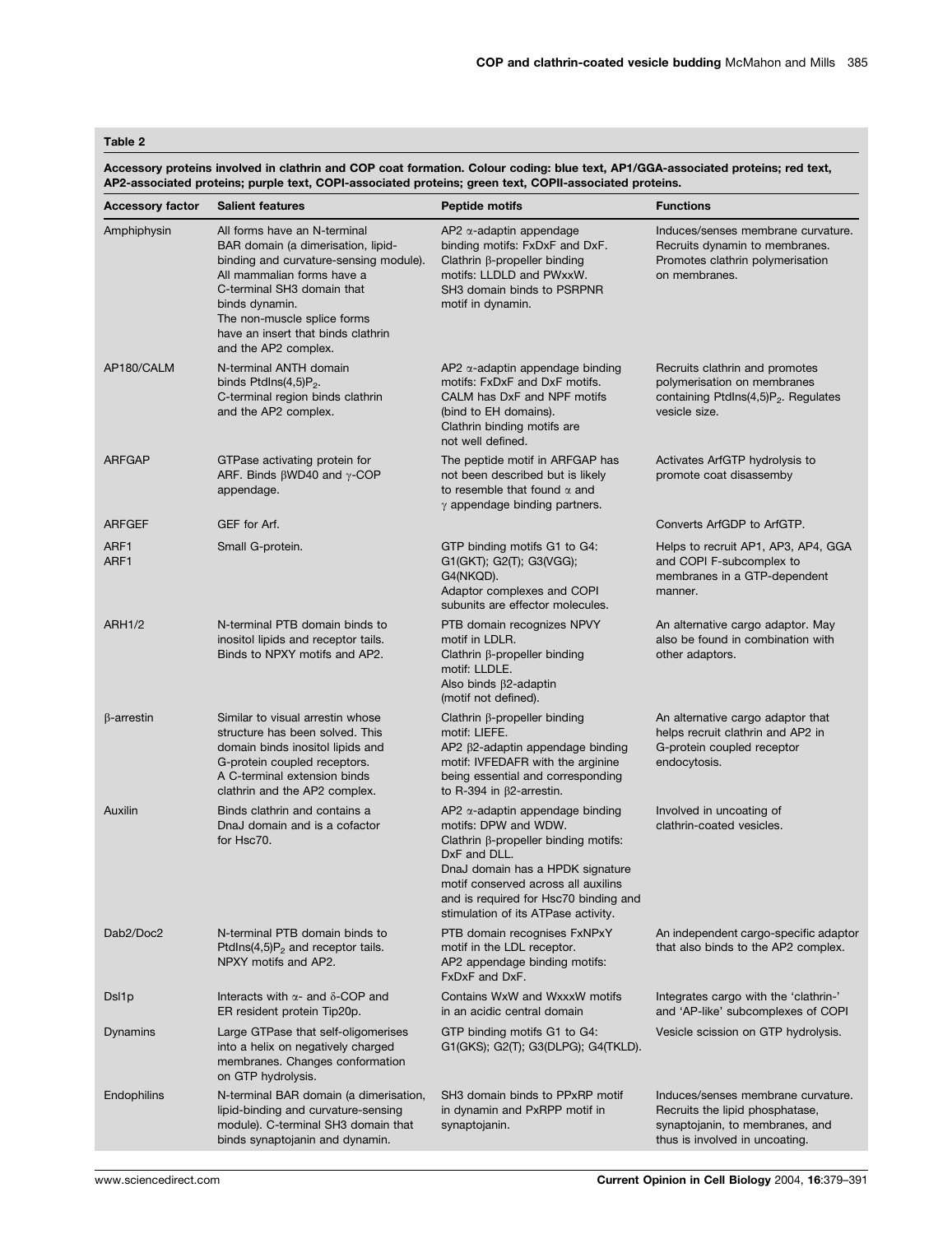| <b>Accessory factor</b> | <b>Salient features</b>                                                                                                                                                                                                                                               | <b>Peptide motifs</b>                                                                                                                                                                                                                                                                                                                                                                         | <b>Functions</b>                                                                                                                                                                                                                       |
|-------------------------|-----------------------------------------------------------------------------------------------------------------------------------------------------------------------------------------------------------------------------------------------------------------------|-----------------------------------------------------------------------------------------------------------------------------------------------------------------------------------------------------------------------------------------------------------------------------------------------------------------------------------------------------------------------------------------------|----------------------------------------------------------------------------------------------------------------------------------------------------------------------------------------------------------------------------------------|
| Epsin1<br>EpsinR        | N-terminal ENTH domain of epsin1/<br>epsinR binds Ptdlns $(4,5)P_2$ and PtdlnsP<br>respectively and promotes initial<br>membrane curvature. Epsin1 has three<br>ubiquitin binding motifs (UIMs). Both<br>epsin1 and epsinR have a<br>clathrin/adaptor binding domain. | $AP2 \alpha$ -adaptin appendage binding<br>motifs in epsin1: DPW.<br>AP1 $\gamma$ -adaptin appendage binding<br>motifs in epsinR: DFxDF.<br>Clathrin $\beta$ -propeller binding motif<br>in epsin1 is LMDLADV and LVDLD,<br>and is DLFDLM in epsinR.<br>Eps15 EH domain binding motifs:<br>three copies of NPF motif in epsin1.<br>The ubiquitin binding signature is<br>ExxxLxLAxAxS[K/R/Q]. | Induces membrane curvature in<br>conjunction with promoting clathrin<br>polymerisation. Epsin1 may bind<br>ubquitinated cargo via its UIMs.                                                                                            |
| Eps15<br>Eps15          | N terminus has three EH domains<br>that bind the NPF motifs in epsin1.<br>Also has a clathrin/adaptor binding<br>domain.                                                                                                                                              | AP2 $\alpha$ -adaptin and $\beta$ -adaptin<br>appendage binding motifs in<br>epsin1: multiple DxFs                                                                                                                                                                                                                                                                                            | Located at the edges of clathrin-coated<br>pits. Thought to organise epsins and<br>other molecules at the leading edge<br>of coated pit formation.                                                                                     |
| HIP1/HIP1R              | N-terminal ANTH domain binds<br>Ptdlns $(4,5)P_2$ . C-terminal region<br>binds clathrin, the AP2 complex<br>and actin.                                                                                                                                                | $AP2 \alpha$ -adaptin appendage binding<br>motifs in HIP1: FxDxF and DxF.<br>Clathrin $\beta$ -propeller binding<br>motif in HIP1: LMDMD.<br>Clathrin $\beta$ -propeller binding<br>motif in HIP1R: LIEIS.                                                                                                                                                                                    | Thought to provide a link between<br>actin and clathrin nucleation.                                                                                                                                                                    |
| Intersectin/<br>DAP160  | Has multiple EH and SH3 domains<br>and a RhoGEF domain. Binds<br>N-WASP, cdc42, dynamin and<br>SNAP-25 among other proteins.                                                                                                                                          | Binds proline-rich motifs in ligands<br>through its SH3 domains and<br>NPF motifs in ligands via its<br>EH domains.                                                                                                                                                                                                                                                                           | Links actin polymerisation to proteins<br>involved in clathrin-coated vesicle<br>formation.                                                                                                                                            |
| P <sub>56</sub>         | Binds to $\gamma$ -adaptin and GGA<br>appendage domains in vitro and<br>co-localises with GGAs in vivo.                                                                                                                                                               | GGA/AP1 $\gamma$ -adaptin appendage<br>binding motifs: DFxxF.                                                                                                                                                                                                                                                                                                                                 | Unknown function                                                                                                                                                                                                                       |
| PACS <sub>1</sub>       | Binds to AP1 and AP3 complexes<br>and acidic cluster motifs in cargo<br>such as M6PR, Nef and furin.                                                                                                                                                                  | AP1 complex interaction via<br>ETELQLTF sequence (with mu<br>and sigma subunits).                                                                                                                                                                                                                                                                                                             | Recruits cargo containing<br>diacidic motifs.                                                                                                                                                                                          |
| Sar1p                   | Small G-protein.                                                                                                                                                                                                                                                      | GTP binding motifs G1 to G4:<br>G1(GKT); G2(T); G3(DLGG); G4(NKID).                                                                                                                                                                                                                                                                                                                           | Binds to membranes when occupied<br>by GTP and recruits COPII coat<br>components.<br>GTPase activity implicated in coat<br>disassembly upon vesicle budding.                                                                           |
| Stonins (1/2)           | Binds Eps15, AP2 and<br>synaptotagmin.                                                                                                                                                                                                                                | $AP2 \alpha$ -adaptin appendage<br>binding motif: WVxF.<br>Eps15 EH domain binding motifs:<br>two copies of NPF in stonin2.                                                                                                                                                                                                                                                                   | Assists AP2/synaptotagmin<br>recruitment                                                                                                                                                                                               |
| Synaptojanin            | Phosphoinostide 5'-phosphatase<br>and Sacl phosphatase domain.<br>Binds to the AP2 complex and<br>has a proline-rich domain that binds<br>to endophilin and amphiphysin.                                                                                              | $AP2 \alpha$ -adaptin appendage binding<br>motifs: FxDxF and WxxF are found<br>in the 170kDa splice form and may<br>be involved in the recruitment of<br>synaptojanin to coated pits.                                                                                                                                                                                                         | A lipid phosphatase that is recruited<br>to coated vesicle via endophilin. By<br>dephosphorylation of inositol lipids this<br>will weaken the attachment of coat<br>proteins and thus this protein is<br>likely involved in uncoating. |
| Synaptotagmin1          | Calcium sensor for exocytosis.<br>Gets endocytosed by binding to<br>the AP2 complex and to stonin2.                                                                                                                                                                   | WHxL motif is essential for<br>plasma membrane association.                                                                                                                                                                                                                                                                                                                                   | May integrate exo-and endocytosis<br>in nerve terminals                                                                                                                                                                                |
| Syndapin/Pacsin         | C-terminal SH3 domain.<br>Binds N-WASP and dynamin.                                                                                                                                                                                                                   |                                                                                                                                                                                                                                                                                                                                                                                               | Regulates clathrin-coated<br>vesicle motility                                                                                                                                                                                          |
| Hsc70                   | ATPase that binds to auxilin.                                                                                                                                                                                                                                         |                                                                                                                                                                                                                                                                                                                                                                                               | Clathrin coat release. Hsc70 is<br>also called the 'uncoating ATPase'.                                                                                                                                                                 |
| $\gamma$ -synergin      | Has EH domain that binds to<br>NPF motifs in SCAMP. Also binds<br>to the AP1 complex.                                                                                                                                                                                 | AP1 $\gamma$ -adaptin appendage<br>binding motif: DFxDF.                                                                                                                                                                                                                                                                                                                                      | Unknown function in<br>clathrin-AP1 trafficking.                                                                                                                                                                                       |

Some of the accessory proteins are alternative adaptors while others are involved in organising cargo adaptors, sculpting the vesicle and in vesicle scission and uncoating. This table is referenced in full and updated online at: [http://www2.mrc-lmb.cam.ac.uk/groups/hmm/](#page-5-0) [adaptors/Table2.htm.](#page-5-0)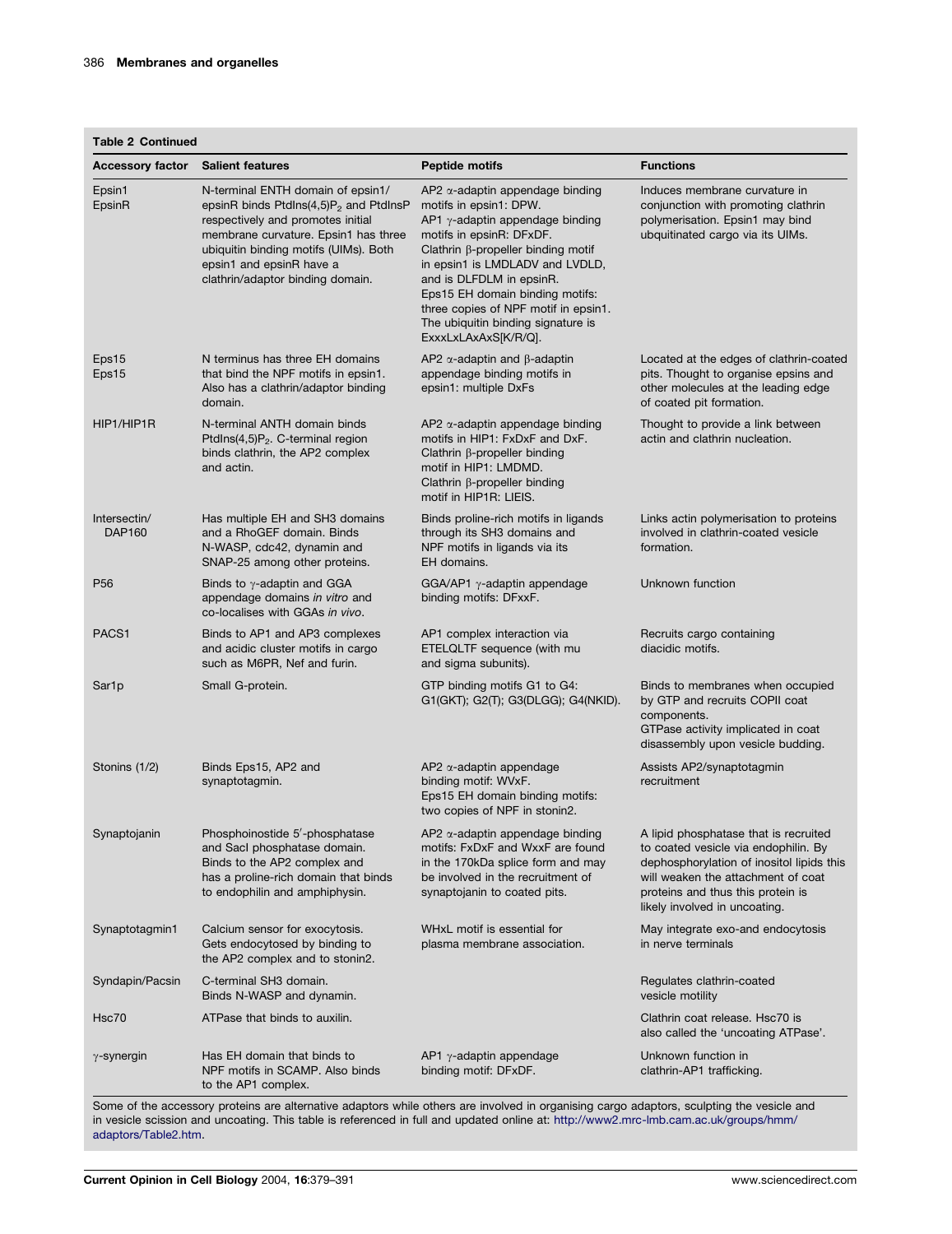directly through the inherent curvature of the coat complex, and second, indirectly through the recruitment of accessory factors capable of promoting curvature.

## Structural and functional similarity between COPI and adaptor protein complex appendage domains

The aforementioned similarities are largely mechanistic but there is also structural similarity between COPI and clathrin-AP vesicle budding  $[38$ <sup>\*\*</sup>[,39](#page-12-0)<sup>\*\*</sup>[\].](#page-12-0) The large subunits of adaptor complexes have domains called ears or appendages that, as shown by electron microscopy, are attached to the main trunk of the AP complex by a flexible linker known as a hinge ([Figure 1\)](#page-1-0). The first appendage structure to be solved was from the AP2  $\alpha$  subunit [\[40,41,42](#page-12-0) [\]](#page-12-0). It contained two sub-domains (Figure 2), a platform with  $\alpha$ -helical and  $\beta$ -sheet content and a support

Figure 2

b-sandwich subdomain. These two subdomains are present in most appendage domains, whereas  $\gamma$ -adaptin and the structurally-related GGA adaptors have only the  $\beta$ sandwich subdomain [\[43–47\].](#page-12-0) At first it was thought that the platform subdomain contained the only ligand-binding site, but ligand binding to both the  $\beta$  sandwich subdomains of  $\gamma$  and GGA appendages has prompted a re-evaluation of the possibility that each subdomain has a distinct binding site for ligands. These studies are still ongoing in various laboratories. In an AP complex there are always two appendage domains and thus there may be up to four independent protein interaction sites per AP complex in addition to clathrin binding sites on the flexible hinge region ([Figure 1](#page-1-0)).

There is strong structural homology between AP complex appendages and the  $\gamma$ -COP appendage (Figure 2). We



The amazing structural similarity of appendage domains from COPI ( $\gamma$ -COP), clathrin-AP complex ( $\alpha$ -,  $\beta$ - and  $\gamma$ -appendages) and GGAs (GGA1 and GGA3). Binding sites are highlighted with important residues and where available structures of bound peptides are shown in greater detail. In GGA and  $\gamma$ -adaptin appendages the upper platform domain is absent. It is likely that this lower  $\beta$ -sandwich binding site is conserved in other appendages, alongside the platform binding site. Movies of individual appendage domain highlighting their binding sites are available at [http://www2.mrc-lmb.cam.ac.uk/groups/hmm/adaptors/Appendages.html.](#page-5-0) PDB codes: x-appendage 1KY7, 1KYD;  $\beta$ 2-appendage 1E42; COP1 y-appendage 1R4X; y-adaptin appendage 1GYU; GGA1 appendage 10M9; GGA3 appendage 1P4U. Drawings were made with AESOP (Martin Noble, unpublished work).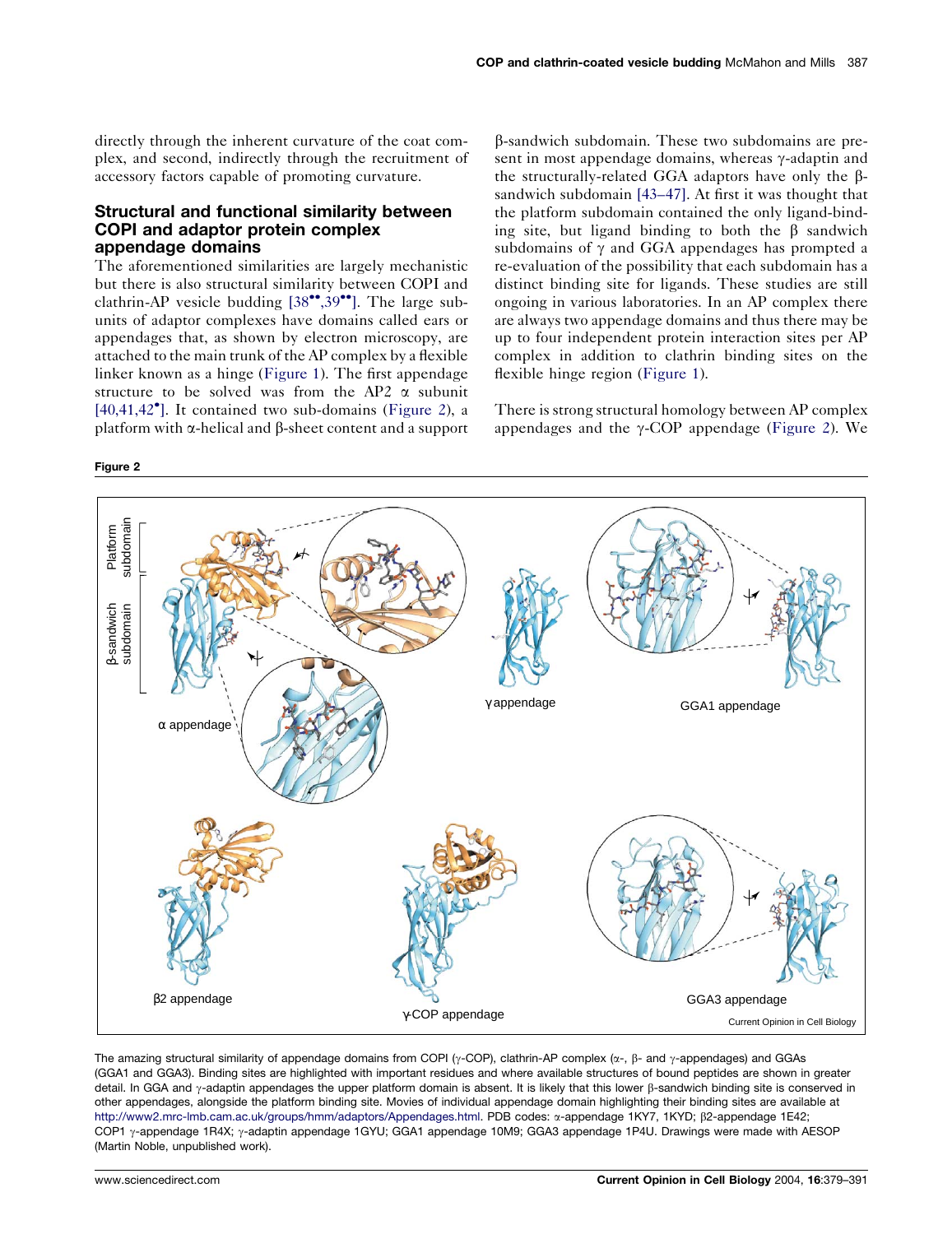note by sequence homology that  $\beta$ -COP also has a conserved appendage. The presence of two subdomains again points to the possibility of two ligand-binding sites on COP appendages. Indeed the tryptophan on the platform subdomain that forms the central binding pocket in  $\alpha$ -adaptin is conserved in both  $\beta$ - and  $\gamma$ -COP, and mutagenesis of  $\gamma$ -COP abolished the interaction with ArfGAP  $[39$ <sup> $\bullet$ </sup>[\].](#page-12-0) This shows a structural conservation in coat components and points to a common ancestral origin for coated vesicle budding mechanisms. It also shows a common function for appendage domains in recruiting accessory proteins needed for the budding process.

## Accessory proteins promote vesicle uncoating in COPI and clathrin-coated vesicles

In cases where we know the functions of the appendagedomain binding partners we can say that they are involved in congregating the proteins necessary to polymerise, invaginate and promote fission of the nascent vesicle [\(Table 2](#page-6-0)). For example, AP2 complexes bind to epsin1, which is involved in driving membrane bending in addition to promoting the polymerisation of clathrin  $[13\bullet$  $[13\bullet$ . The AP1 appendage domains bind a homologue of this protein, epsinR, which also binds clathrin and membranes but has a different lipid specificity, consistent with the different membrane localisation. AP appendage domains also recruit synaptojanin1 [\[48\]](#page-12-0), a lipid phosphatase that will deposphorylate the lipids in the coated vesicle to which many of the coat attachment proteins bind. This should make way for coat disassembly. In a similar manner  $\gamma$ -COP appendage domains bind ArfGAP, which stimulates the hydrolysis of Arf-GTP. Arf-GDP will become detached from the membrane and with it the coat will be released from areas of metastability. ArfGAP activity in COPI vesicles is sensitive to membrane curvature and thus vesicle uncoating is precisely controlled to occur after budding  $[49$ <sup> $\bullet$ </sup>[\].](#page-12-0) Thus there is also commonality between different budding pathways at the level of the accessory protein recruitment and function. Further commonalities can now be explored, including the possibility that clathrin-coated vesicle uncoating is also sensitive to membrane curvature.

# 'Motif domains' in accessory proteins

Proteins that interact with the appendage domains do so by short peptide motifs found in regions lacking tertiary structure, which we call 'motif domains'. Appendage binding motifs in these domains are often found in multiple copies, especially where they have a low appendage affinity. Thus there are eight DPW motifs (required for AP2 appendage interaction) in the motif domain of epsin1. The unstructured nature and thus greater fluidity of this domain increases the chance of an individual motif finding its interaction partner. The multiple copies of motifs and their low affinity means that these binding partners have higher avidity for appendage domains when

concentrated by clathrin polymerisation. When the clathrin cage is disassembled and the adaptors dispersed, these low affinity interactions will readily fall apart. Thus, this mode of interaction by COPs and clathrin coats is well adapted for proteins that only need to interact during coat assembly.

Given the similarity of the appendage platform binding site of COP to the binding site on  $\alpha$ -adaptin and the conservation of surrounding basic residues, it is likely that the COP accessory protein binding motifs will be similar and may be of the form [D/E]x[F/W]. Looking through the ArfGAP2 sequence we find multiple copies of these motifs. When a more precise idea of the motif identity is achieved, one will be able to search the protein database for other potential COP ligands and accessory proteins for COP vesicle budding, as has previously been done for AP-dependent pathways.

# Clathrin versus COPI coats

COPI and COPII coats are used in the biosynthetic and recycling pathways between the Golgi and the ER, whereas clathrin coats are found on endocytic and recycling pathways between the plasma membrane and the lysosomes or the TGN. COPII coats are likely to be the most ancestral, as they are used on the biosynthetic pathway that will have been essential for all organisms. The recycling back to the ER and the endocytic pathways are likely to be later specialisations. The strong homology between COP1 and clathrin-AP coats implies a common ancestral origin, but there is clearly a wide divergence between these pathways. Why? One possibility is that there would be major advantages to being able to regulate the clathrin endocytic and recycling pathways at the transcriptional level or by post-translational modifications (principally phosphorylation and ubiquitination) independently of effects on COPI/II ER–Golgi trafficking. The clathrin pathway may also be more adaptable to making larger vesicles, as illustrated by the vesicular studies of Roth and Porter on mosquito oocytes [\[1\].](#page-11-0) It may also be that the cholesteroland sphingomyelin-rich membrane composition of the early endocytic pathways means that specialist molecules are needed.

Clathrin coats may be more versatile in their cargo selection and recruitment. Classical adaptors in clathrin-coated vesicles have many ways to recognise cargo. The  $\mu$ -subunit is specialised to recognise  $Yxx\Phi$  motifs (see [Table 1\)](#page-3-0) and each AP complex has a different  $\mu$ -subunit [\[50\].](#page-12-0)  $\beta$  subunits of AP complexes can also bind to dileucine motifs in cargo. Clathrin adaptors can also use other alternative adaptors (e.g. arrestins, Dab2, GGAs and Hrs) to bind to other types of cargo. By contrast, COPI coats do not use a range of alternative adaptors (although cargo can be bound directly to the WD40 domains of the B-subcomplex); they use the equivalent of the  $\mu$ -subunit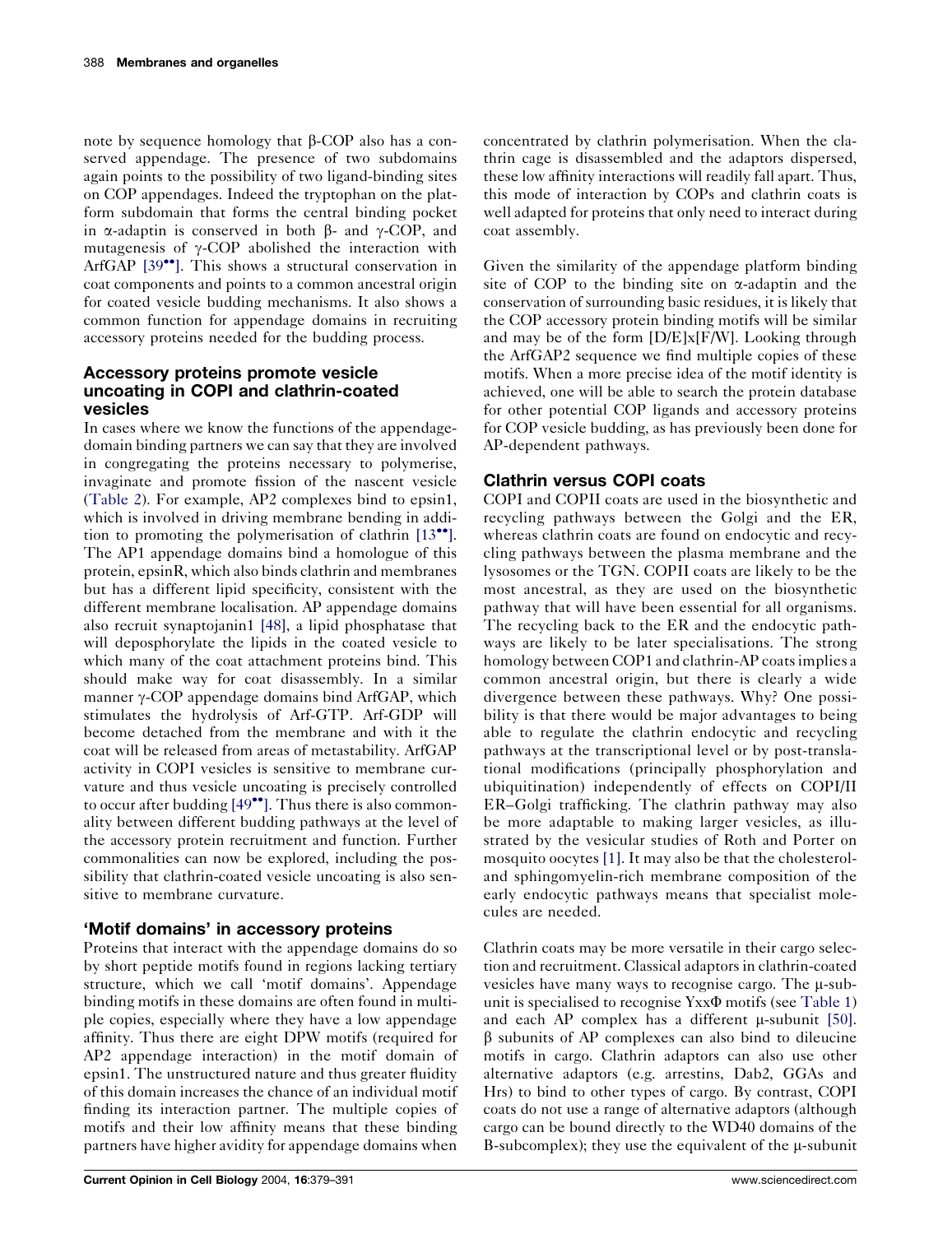$(\delta$ -COP) in the F-subcomplex to bind the accessory protein Dsl1p, which in turn binds to cargo [\[51\]](#page-12-0). Similarly, stonin 2 interacts with the  $\mu$ -subunit of the AP complex [\[52\].](#page-12-0) Dsl1p and stonin 2 alter the cargo repertoire of COPI and AP complexes through these interactions. This implies that adaptations of cargo recruitment by accessory proteins may be more ancestral, with the versatility of the  $AP$  u-subunit and other alternative clathrin adaptors being subsequent evolutionary events.

Another feature of the versatility of the clathrin coat is its ability to make flat lattices. These flat lattices are seen on endosomes where they colocalise with Hrs and on the plasma membrane adjacent to clathrin-coated buds [\[53,54\]](#page-12-0). (As a side point, this shows that clathrin polymerisation itself does not drive membrane curvature, a point discussed from a different angle above.) What is the function of these flat lattices? They probably function to sequester molecules, either keeping them from entering budding pathways or serving as a store or initial recruitment site. It is easy to envisage their formation in the absence of curvature-driving molecules. But how are these excluded? On the endosome the clathrin adaptor is Hrs [\[55](#page-12-0) [\];](#page-12-0) significantly, this molecule has a similar domain organisation to that of GGA but is missing the appendage domain [\(Figure 1](#page-1-0)), and thus will not recruit the epsins, amphiphysins and dynamins necessary for the budding reaction.

Given the use of structurally similar appendage domains in clathrin-AP complexes and in COPI  $\beta$  and  $\gamma$  subunits, what can we learn from the differences? There are at least 10 binding partners of the AP2 complex, six for the AP1 g-appendage, one for the AP3 complex and one for COPI [\(Table 2](#page-6-0)). We propose that the diversity of binding partners for AP2 mainly reflects the additional levels of regulation in this pathway. Most of the AP2 ligands were identified in brain extracts where clathrin-mediated endocytosis is important for synaptic vesicle recycling. In the synapse, vesicle retrieval is stimulated by calcium activation of calcineurin, which results in the dephosphorylation of many of these AP2 accessory components [\[56\].](#page-12-0) This calcium regulation means that AP2-dependent endocytosis only occurs in response to exocytosis at the synapse. It also means that there may be partial preassembly and recruitment of endocytic proteins to endocytic zones and thus the process is primed to occur immediately following exocytosis. This diversity of accessory proteins is absent in other coated vesicle pathways. This could reflect difficulties in detecting low-affinity and low-abundance proteins. However, for many budding pathways there may not be the necessity for these additional layers of regulation.

## Final remarks

While much evolutionary conservation is apparent in vesicle budding, the study of tubular transport inter-

mediates is at a much more preliminary stage. However, even now it is clear that they are important and that the mechanistic basis for their formation may also be highly conserved in many trafficking pathways. The recent structure of a BAR domain and the long list of predicted homologues provides a pointer [\[35](#page-12-0) [\].](#page-12-0) Tubular transport intermediates have high membrane curvatures at their ends and thus will have the same advantages as small vesicles in fusion reactions. Certain lipid compositions may stabilise this shape [\[57\]](#page-12-0). Similarly, caveoli represent putative trafficking invaginations about which much remains to be discovered, but we can infer by analogy with other coats that caveolin polymerisation leads to cargo recruitment and membrane curvature. Caveolin may even use a predicted amphipathic helix in curvature formation in a manner akin to epsins and Arfs.

Given that evolution militates against obsolescence, establishing the reasons for divergence will become the final challenge in completing our view of why distinct coat complexes exist and how they work in the cell.

# Update

### Accessory proteins

We have used stonin2 and Dsl1p as examples of accessory proteins interacting with components of the AP complex  $(\mu$  subunit) and COPI  $(\delta)$  to alter cargo selection. It is now becoming clear that monomeric adaptors like the GGAs have their own array of accessory factors that bind to the GAT (GGAs and TOM1) domain, including Rabaptin-5 and TSG101. This domain also contains an Arf-binding site and a binding site for ubiquitin. A recent paper by Mattera *et al*. has defined the binding site for Rabaptin-5 in the GAT domain and the relationship between this and the binding of ubiquitin and TSG101 [\[61\]](#page-12-0). This paper provides a springboard to look at the relationship between accessory proteins and the trafficking of ubiquitinated cargo by describing the competitive and cooperative interactions between these factors and a trihelical bundle in the GAT domain. It is likely that phosphorylation and ubiquitination will be a key to regulating these interactions in vivo just as appears to be the case for multimeric adaptor complexes.

### 'Motif domains' in adaptor proteins

Bai *et al*. have recently reported that a sequence, WNSF, in the hinge region of GGA1 is an interaction site for the  $\gamma$  ear of AP-1 [\[62\].](#page-12-0) This suggests that the long-reported colocalisation of GGAs and AP-1 in cells may reflect a physical interaction and raises further combinatorial questions about cargo selection at the trans-Golgi network. Multi-hybrid yeast assays to investigate sorting signal recognition may in future need to incorporate combinations of GGAs and AP-1 subunits to account for the possibility of AP-GGA complexes. It also becomes intriguing to consider why, given this interaction, GGAs are often reported to be de-enriched in clathrin-coated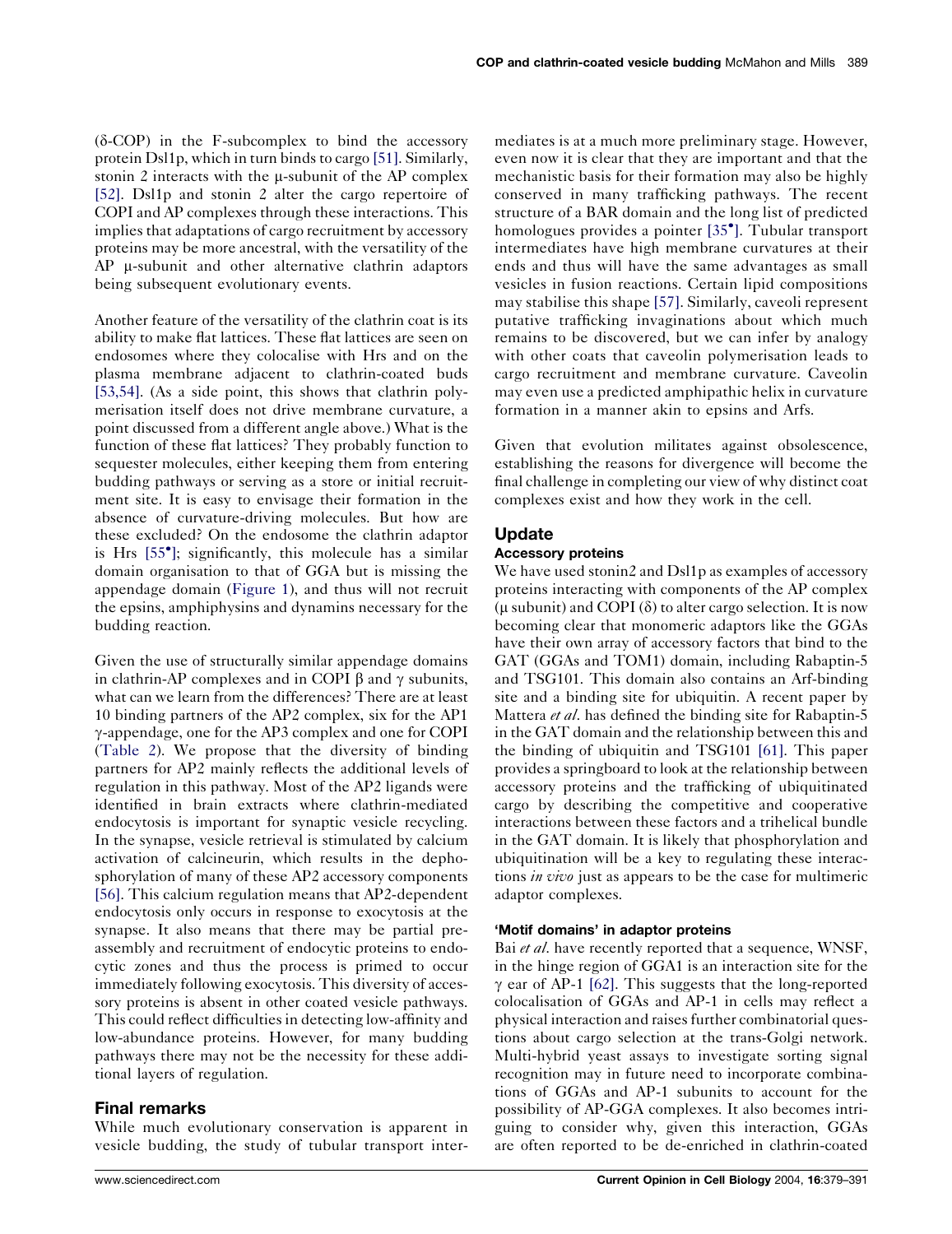<span id="page-11-0"></span>vesicles in contrast to AP-1 enrichment. Are GGAs both accessory proteins for AP complexes and functional adaptors in their own right?

## Acknowledgements

We thank Marijn Ford for transforming pdb files into structures. We also thank members of the lab for discussion and helpful comments.

### References and recommended reading

Papers of particular interest, published within the annual period of review, have been highlighted as:

- of special interest<br>•• of outstanding interest
- 
- 1. Roth TF, Porter KR: Yolk protein uptake in the oocyte of the mosquito Aedes aegypti. L. J Cell Biol 1964, 20:313-332.
- 2. Pearse BM: Coated vesicles from pig brain: purification and biochemical characterization. J Mol Biol 1975, 97:93-98.
- 3. Malhotra V, Serafini T, Orci L, Shepherd JC, Rothman JE: Purification of a novel class of coated vesicles mediating biosynthetic protein transport through the Golgi stack. Cell 1989, 58:329-336.
- 4. Hicke L, Yoshihisa T, Schekman R: Sec23p and a novel 105-kDa protein function as a multimeric complex to promote vesicle budding and protein transport from the endoplasmic reticulum. Mol Biol Cell 1992, 3:667-676.
- 5. Salama NR, Yeung T, Schekman RW: The Sec13p complex and reconstitution of vesicle budding from the ER with purified cytosolic proteins. EMBO J 1993, 12:4073-4082.
- 6. Barlowe C, Orci L, Yeung T, Hosobuchi M, Hamamoto S, Salama N, Rexach MF, Ravazzola M, Amherdt M, Schekman R: COPII: a membrane coat formed by Sec proteins that drive vesicle budding from the endoplasmic reticulum. Cell 1994, 77:895-907.
- 7. Crowther RA, Pearse BM: Assembly and packing of clathrin into coats. J Cell Biol 1981, 91:790-797.
- 8. Hanover JA, Willingham MC, Pastan I: Kinetics of transit of transferrin and epidermal growth factor through clathrincoated membranes. Cell 1984, 39:283-293.
- 9. ter Haar E, Harrison SC, Kirchhausen T: Peptide-in-groove interactions link target proteins to the  $\beta$ -propeller of clathrin. Proc Natl Acad Sci USA 2000, 97:1096-1100.
- 10. Miele AE, Watson PJ, Evans PR, Traub LM, Owen DJ: Two distinct interaction motifs in amphiphysin bind two independent sites on the clathrin terminal domain  $\beta$ -propeller. Nat struct mol biol 2004, 11:242-248.

There are two distinct clathrin terminal-domain binding motifs in amphiphysin, and these are now shown to bind to separate regions of the propeller. It is proposed that other distinct motifs may also bind the terminal domain and thus there may be multiple simultaneous protein interactions.

- 11. Goodman OB Jr, Krupnick JG, Santini F, Gurevich VV, Penn RB, Gagnon AW, Keen JH, Benovic JL: b-arrestin actsas a clathrin adaptor in endocytosis of the  $\beta$ 2-adrenergic receptor. Nature 1996, 383:447-450.
- 12. Ford MG, Pearse BM, Higgins MK, Vallis Y, Owen DJ, Gibson A, Hopkins CR, Evans PR, McMahon HT: Simultaneous binding of PtdIns(4,5) $P_2$  and clathrin by AP180 in the nucleation of clathrin lattices on membranes. Science 2001, 291:1051-1055.
- 13.  $\bullet \bullet$ Ford MG, Mills IG, Peter BJ, Vallis Y, Praefcke GJ, Evans PR,<br>McMahon HT: **Curvature of clathrin-coated pits driven by epsin**.

Nature 2002, 419:361-366. Epsin1 directly modifies membrane curvature on binding to PtdIns(4.5)P<sub>2</sub> by the folding and membrane insertion of an N-terminal helix amphipathic helix. In conjunction with clathrin polymerisation epsin can drive the formation of clathrin-coated buds.

14. Mishra SK, Keyel PA, Hawryluk MJ, Agostinelli NR, Watkins SC, Traub LM: Disabled-2 exhibits the properties of a cargoselective endocytic clathrin adaptor. EMBO J 2002. 21:4915-4926.

- 15. Pearse BM, Robinson MS: Purification and properties of 100-kd proteins from coated vesicles and their reconstitution with clathrin. EMBO J 1984, 3:1951-1957.
- 16. Dell'Angelica EC, Ohno H, Ooi CE, Rabinovich E, Roche KW, Bonifacino JS: AP-3: an adaptor-like protein complex with ubiquitous expression. EMBO J 1997, 16:917-928.
- 17. Dell'Angelica EC, Mullins C, Bonifacino JS: AP-4, a novel protein complex related to clathrin adaptors. J Biol Chem 1999, 274:7278-7285.
- 18. Hirst J, Bright NA, Rous B, Robinson MS: Characterization of a fourth adaptor-related protein complex. Mol Biol Cell 1999, 10:2787-2802.
- 19. Robinson MS, Bonifacino JS: Adaptor-related proteins. Curr Opin Cell Biol 2001, 13:444-453.
- 20. Dell'Angelica EC, Puertollano R, Mullins C, Aguilar RC, Vargas JD, Hartnell LM, Bonifacino JS: GGAs: a family of ADP ribosylation factor-binding proteins related to adaptors and associated with the Golgi complex. J Cell Biol 2000, 149:81-94.
- 21. Hirst J, Lui WW, Bright NA, Totty N, Seaman MN, Robinson MS:<br>**A family of proteins with <sub>Y</sub>-adaptin and VHS domains that** facilitate trafficking between the trans-Golgi network and the vacuole/lysosome. J Cell Biol 2000, 149:67-80.
- 22. He G, Gupta S, Yi M, Michaely P, Hobbs HH, Cohen JC: ARH is a modular adaptor protein that interacts with the LDL receptor, clathrin, and AP-2. J Biol Chem 2002, 277:44044-44049.
- 23. Motley A, Bright NA, Seaman MN, Robinson MS:  $\bullet$ Clathrin-mediated endocytosis in AP-2-depleted cells.

J Cell Biol 2003, 162:909-918. RNAi was used to ablate the function of AP2 in binding cargo. Clathrincoated pits were still formed at the plasma membrane and EGF endocytosis continued but transferrin endocytosis was inhibited. This paper demonstrates that AP2 adaptors are not the only plasma membrane adaptors associated with clathrin-mediated endocytosis.

- 24. Serafini T, Stenbeck G, Brecht A, Lottspeich F, Orci L, Rothman JE, Wieland FT: A coat subunit of Golgi-derived non-clathrincoated vesicles with homology to the clathrin-coated vesicle coat protein b-adaptin. Nature 1991, 349:215-220.
- 25. Fiedler K, Veit M, Stamnes MA, Rothman JE: Bimodal interaction of coatomer with the p24 family of putative cargo receptors. Science 1996, 273:1396-1399.
- 26. Schledzewski K, Brinkmann H, Mendel RR: Phylogenetic analysis of components of the eukaryotic vesicle transport system reveals a common origin of adaptor protein complexes 1, 2, and 3 and the F subcomplex of the coatomer COPI. J Mol Evol 1999, 48:770-778.
- 27. Eugster A, Frigerio G, Dale M, Duden R: COP I domains required for coatomer integrity, and novel interactions with ARF and<br>ARF-GAP. *EMBO J* 2000, 19:3905-3917.
- 28. Takatsu H, Futatsumori M, Yoshino K, Yoshida Y, Shin HW, Nakayama K: Similar subunit interactions contribute to assembly of clathrin adaptor complexes and COPI complex: **analysis using yeast three-hybrid system**. Biochem Biophys Res<br>Commun 2001, **284**:1083-1089.
- 29. Garcia-Higuera I, Gaitatzes C, Smith TF, Neer EJ: Folding a WD repeat propeller. Role of highly conserved aspartic acid residues in the G protein  $\beta$  subunit and Sec13. J Biol Chem 1998, 273:9041-9049.
- 30. Seaman MN, Sowerby PJ, Robinson MS: Cytosolic and membrane-associated proteins involved in the recruitment of AP-1 adaptors onto the trans-Golgi network. J Biol Chem 1996, 271:25446-25451.
- 31. Ooi CE, Dell'Angelica EC, Bonifacino JS: ADP-Ribosylation factor 1 (ARF1) regulates recruitment of the AP-3 adaptor complex to membranes. J Cell Biol 1998, 142:391-402.
- 32. Antonny B, Beraud-Dufour S, Chardin P, Chabre M: N-terminal hydrophobic residues of the G-protein ADP-ribosylation